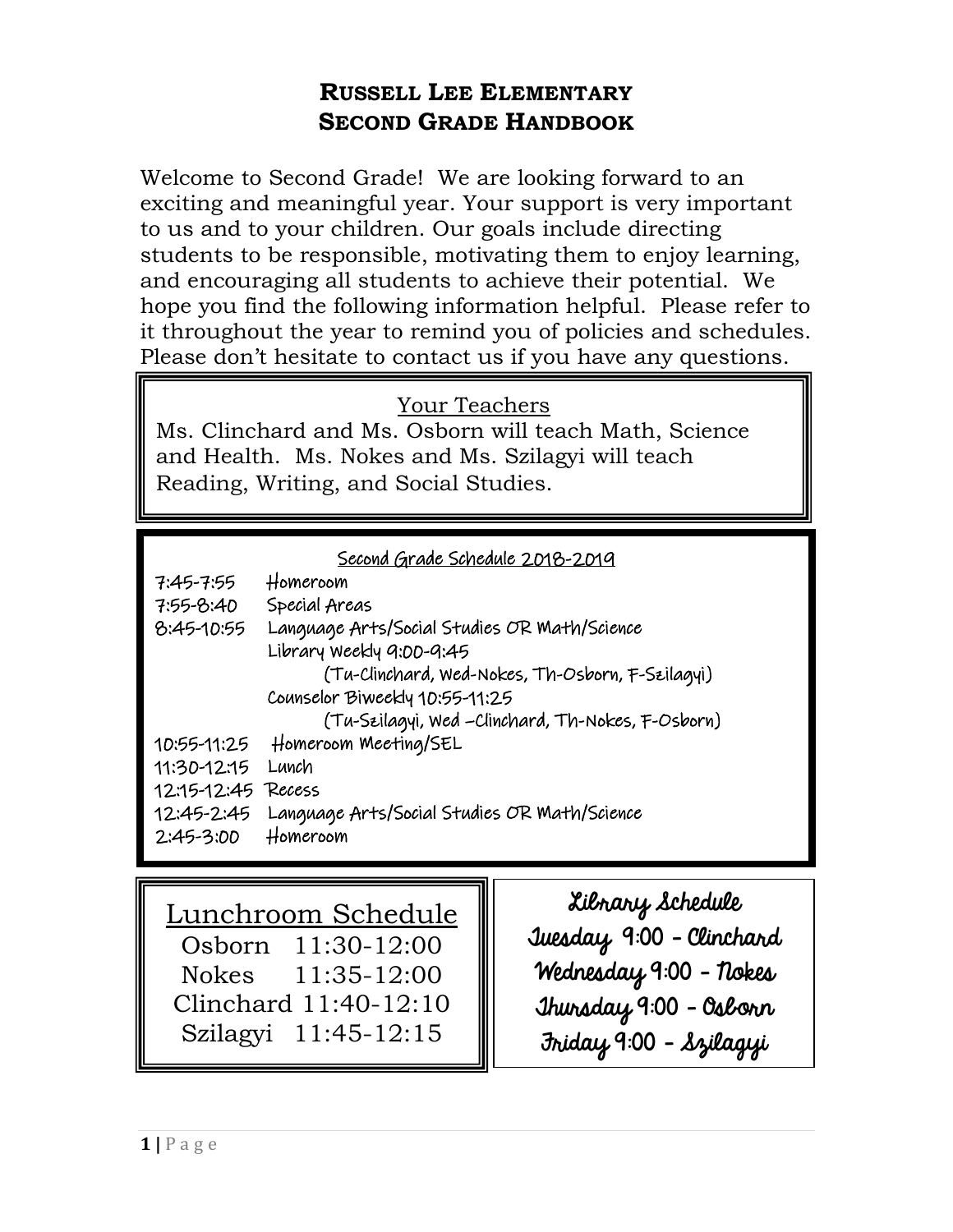# Breakfast and Lunch at Lee Elementary

Breakfast is served in the cafeteria from 7:20-7:40. The cost is \$1.50. School lunches are \$2.90 for students and \$3.75 for adults. *If you send cash with your child, please send it in a small coin purse, wallet or sealed envelope that has your child's name written on it*. Avoid busy morning hunting for your child's lunch money by opening a meal account for your student. The automated system (www.schoolcafe.com) tracks your child's usage and balance. Austin ISD accepts cash or money orders for meals, but not personal checks, please.

# Parties and Birthdays

We will have two classroom parties this year. One will be on December 19 or 20, 2018 and the other will be on February 14, 2019. You will be contacted by the grade level coordinator to provide party supplies or support as the events are nearer.

Birthday treats are not allowed at school due to district policy. This initiative meets the requirements of state regulations for food made available to children in our schools. A parent can only bring food and/or beverages for consumption by their child. Each classroom teacher will recognize the child's birthday in homeroom.

## Programs

Second grade will participate in two programs this year. "Celebrations!" will be presented on December 18 and 19, 2018. Our grade level "Mexico!" program will be on May 2, 2019. As part of our Mexico study, students will be required to create a Mexico diorama outside of class. It will be due May 1, 2019.

The School Day

School begins each day at 7:45. *Children arriving before 7:40 should go directly to the cafeteria*, as teachers are not available to supervise them before 7:40. Children arriving after the bell must report to the office to obtain a tardy slip. Children are dismissed in grades 1-6 at 3:00. Please pick up your children promptly after school unless they are attending childcare.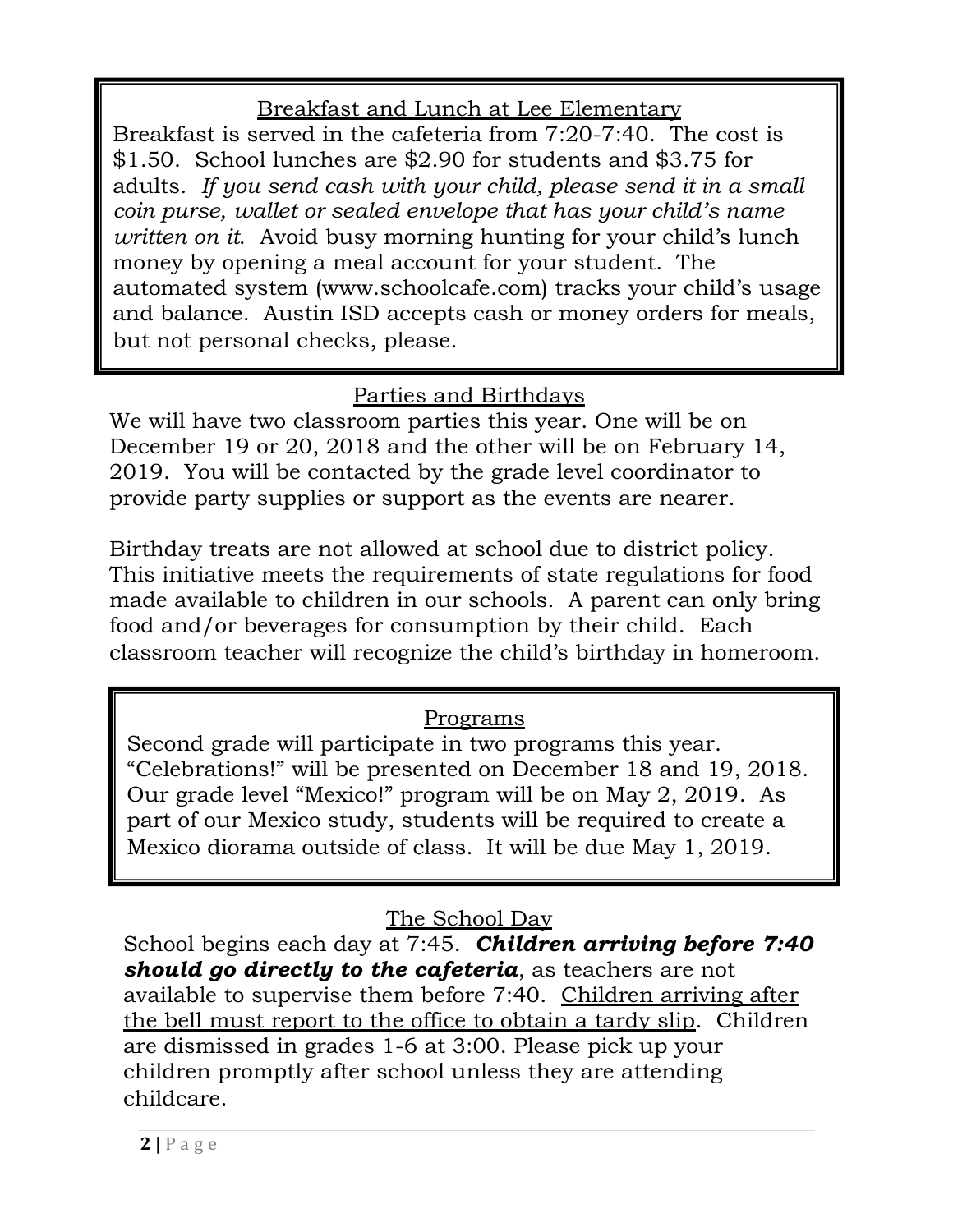## Parent Teacher Conferences

We always welcome conferences with parents. We will be holding conferences with all parents during the month of October. Conference sign-up sheets will be sent out through volunteer spot.com. If you need a conference at another time during the year, a time can be arranged. Comments, questions, and concerns are always welcome. Please remember that we are ready to start our day promptly at 7:45. We would prefer to set up a time to share concerns at a mutually convenient time for all of us. Please feel free to call us at 512-414-2098 or email us. Email is often the best way for us to communicate. We've included our email addresses on the last page of this document.

## *Homework*

A monthly Homework Calendar will be posted inside your student's homework folder. It will outline the homework requirements for the week. **Please sign** that homework is completed for the **Friday** due date. Failure to complete homework for the week will result in an "N" on the Weekly Report sheet on Friday. Please know that *homework should not take longer than 25 minutes to complete*. If your child has difficulty completing the homework in that time frame, please contact the teacher.

#### Geography Day

Geography Day will take place on November 9, 2018. Our volunteer coordinator will be contacting you for help in preparation for the special day. Our country is Mexico. If you have visited or have any special knowledge of Mexico, please let us know. We are continually working to improve the students' experience.

#### *Science Fair*

Second graders may participate in the Lee Science Fair. If your child is interested in completing an individual project, information concerning the criteria will be sent home approximately 4 weeks before the project is due. Our Science Fair will be January 29, 2018.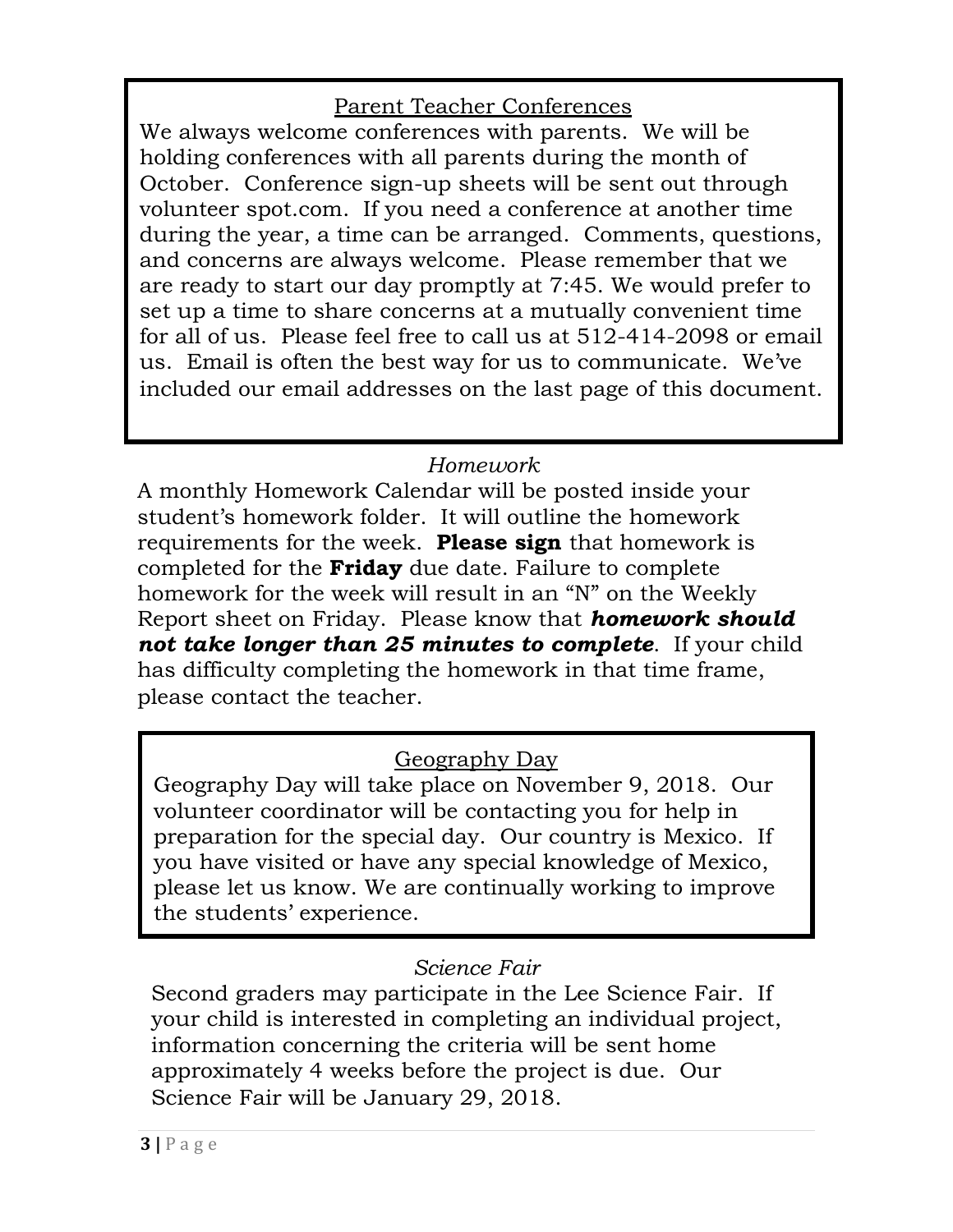#### *School Wide Communication*

Lee Newsletters will be emailed on Fridays. A weekly folder will come home with papers and the Weekly Report sheet. It will be updated every Friday. *Please sign and return it on Monday*. Place any message you want to send the teachers in the same folder and alert your child to tell us about it. There is a checklist for academics and behavior. The academic section covers returning homework and performance on in-class work. The behavior section covers conduct in all classes, special areas, playground, cafeteria, and programs.

#### **Grades**

Report cards will go home every nine weeks. Grades will reflect academic progress and personal development. The grading scale is as follows:

| Academic    | Advanced     | Skilled    | Basic         | Needs       |
|-------------|--------------|------------|---------------|-------------|
| Performance |              |            | understanding | improvement |
| Personal    | Consistently | Frequently | Occasionally  | Rarely      |
| Development |              |            |               |             |
|             |              |            |               |             |
|             |              |            |               |             |

#### Book Reports and Book Club Orders

Second grade strongly supports participation in the *Book Report Project*. Benefits include improved reading fluency, application of basic writing skills, enhancement of the parentchild bond, and pride in accomplishment.

Children read a book, either independently or with a parent and complete the book report form. The report is turned in to the homeroom teacher, reviewed and recorded if correctly completed. If the child completes 50 book reports by the end of April, he or she will be rewarded a "Nifty-Fifty" tshirt.

This project will be discussed in detail in reading class. Please ask any questions you may have after it has been introduced in class in September.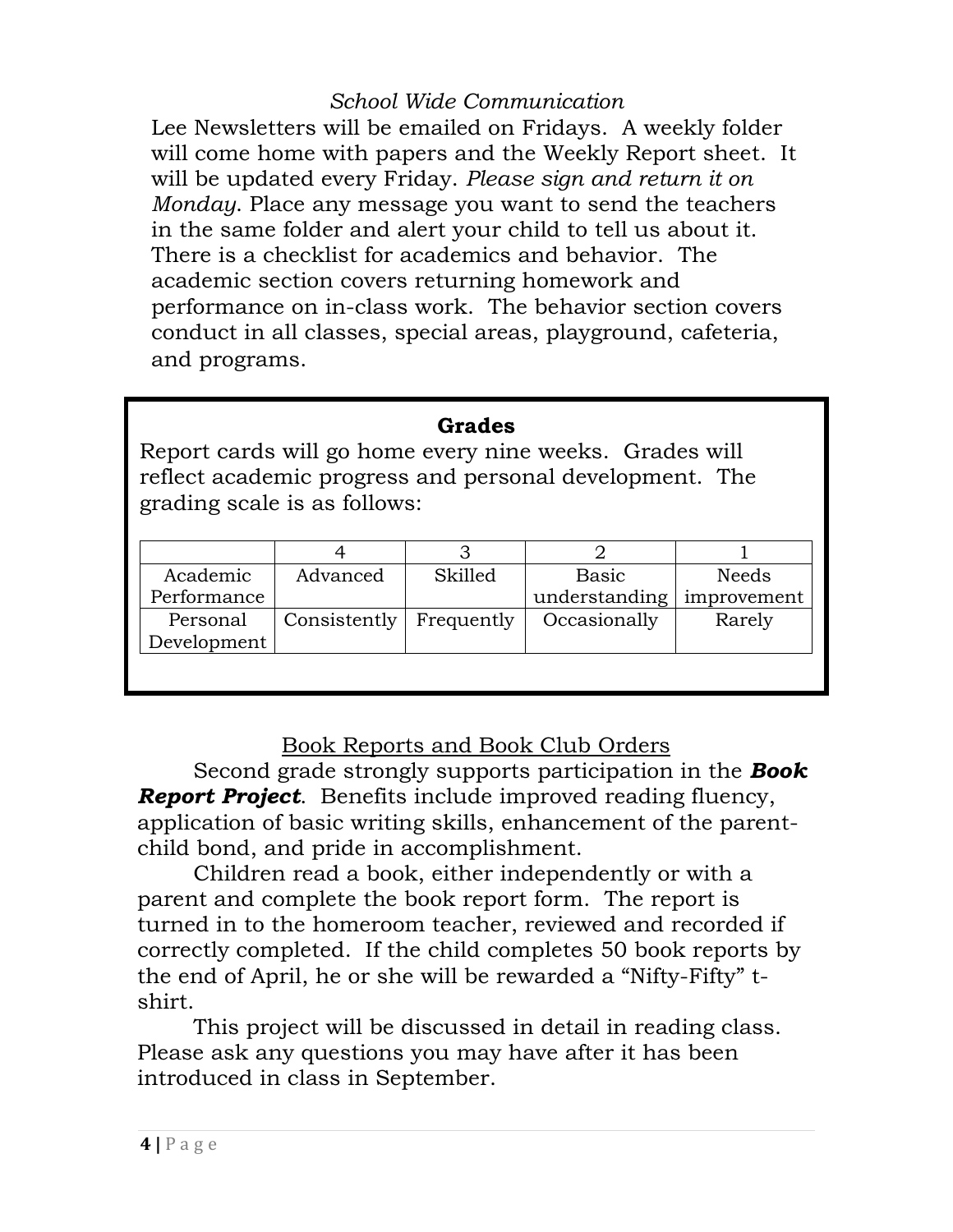**Scholastic Book Club** orders will be sent home and we would like to share a few guidelines. First, ordering is *optional*. The books are an inexpensive way to add to your home library, so we like to make them available. If you wish to participate, we will be sending home instructions on how to order with the first book order form. We prefer parents to order online if possible.

## Field Trips

We will be taking a few study-based and enrichment field trips throughout the year. Field trips planned for this year are Crowe's Nest Farm, The Blanton Museum, The Thinkery, and a theater production. These trips will occur during the regular school day, and you will be informed prior to the trip. The children will travel by AISD school buses to our destination.

## *Discipline Plan*

Our classroom discipline plan follows these basic rules:

- **1. Speak appropriately**
- **2. Follow directions**
- **3. Respect yourself, others, and the classroom**

## **4. Be a good learner**

Most infractions of the rules are minor and can be handled with gentle verbal reminders or nonverbal cues. If a student continues the behavior, (s)he will be asked to fill out a Consequence THINK SHEET. Our goal is to help our students understand proper classroom behavior and to learn more productive ways to manage themselves. THINK SHEETs will come home on Fridays in your student's green folder. Persistent misbehavior or behavior that endangers others or them can result in a trip to the Principal's office. Parents will be notified if their child is sent to the office for behavior.